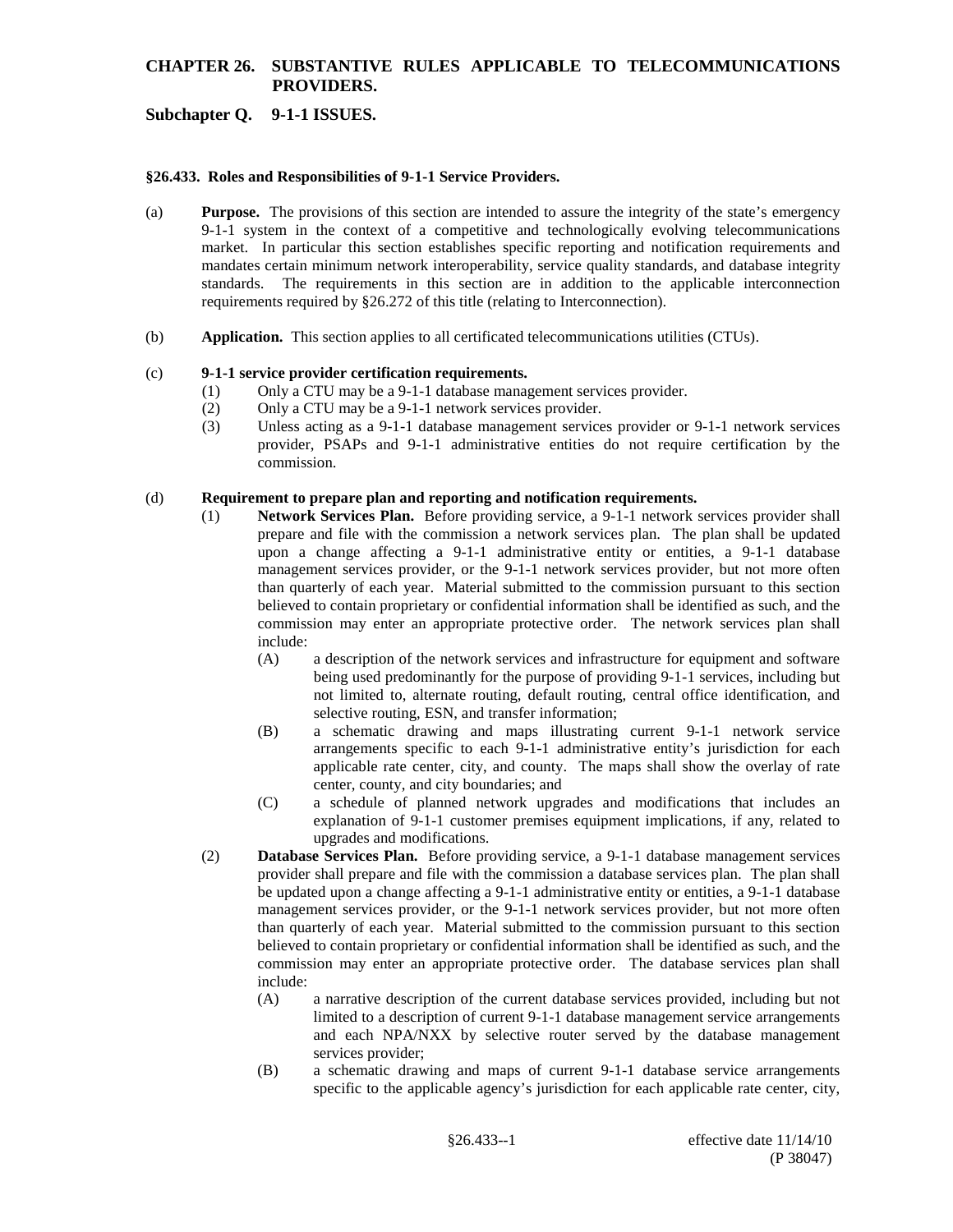### **Subchapter Q. 9-1-1 ISSUES.**

and county. The maps shall show the overlay of rate center, county, and city boundaries;

- (C) a current schedule of planned database management upgrades and modifications, including software upgrades;
- (D) an explanation of 9-1-1 customer premises equipment implications, if any, related to any upgrades and modifications referenced in subparagraph (C) of this paragraph; and
- (E) a description of all database contingency plans for 9-1-1 emergency service.
- (3) **Other notification requirements.** A CTU shall notify all affected 9-1-1 administrative entities at least 30 days prior to activating or using a new NXX in a rate center or upon the commencement of providing local telephone service in any rate center.
- (e) **Network interoperability and service quality requirements.** In order to ensure network interoperability and a consistent level of service quality the following standards shall apply.
	- (1) A CTU operating in the state of Texas shall:
		- (A) Participate, as technically appropriate and necessary, in 9-1-1 network and 9-1-1 database modifications; including, but not limited to, those related to area code relief planning, 9-1-1 tandem reconfiguration, and changes to the 9-1-1 network services or database management services provider.
		- (B) Notify and coordinate changes to the 9-1-1 network and database with, as necessary and appropriate, its wholesale customers, all affected 9-1-1 administrative entities, and CSEC.
		- (C) Provide a P.01 grade of service, or its equivalent as applicable, on the direct dedicated 9-1-1 trunk groups.
		- (D) The 9-1-1 network services provider shall provide a P.01 grade of service, or its equivalent as applicable, to the PSAP.
		- (E) Apprise all affected 9-1-1 administrative entities of any failure to meet the P.01 grade of service, or its equivalent as applicable, in writing and correct any degradation within 60 days.
	- (2) A telecommunications provider operating in the state of Texas shall:
		- (A) Provide to all applicable 9-1-1 administrative entities the name, title, address, and telephone number of the telecommunications provider's 9-1-1 contacts including but not limited to, a designated contact person to be available at all times to work with the appropriate 9-1-1 administrative entity or entities, CSEC and the commission to resolve 9-1-1-related emergencies. CSEC shall be notified of any change to a telecommunications provider's designated 9-1-1 contact personnel within five business days.
		- (B) Develop a 9-1-1 disaster recovery and service restoration plan with input from the applicable 9-1-1 administrative entity or entities, CSEC, and the commission.
- (f) **Database integrity.** In order to ensure the consistent quality of database information required for fixed-location 9-1-1 services, the following standards apply.
	- (1) A CTU operating in the state of Texas shall:
		- (A) Utilize a copy of the 9-1-1 administrative entity's MSAG or other appropriate governmental source, such as post offices and local governments, to confirm that valid addresses are available for 9-1-1 calls for areas where the 9-1-1 service includes selective routing, or automatic location identification, or both, in order to confirm that valid addresses are available for 9-1-1 calls. This requirement is applicable where the 9-1-1 administrative entity has submitted an MSAG for the service area to the designated 9-1-1 database management services provider. The MSAG must be made available to the CTU at no charge and must be in a mechanized format that is compatible with the CTU's systems. This requirement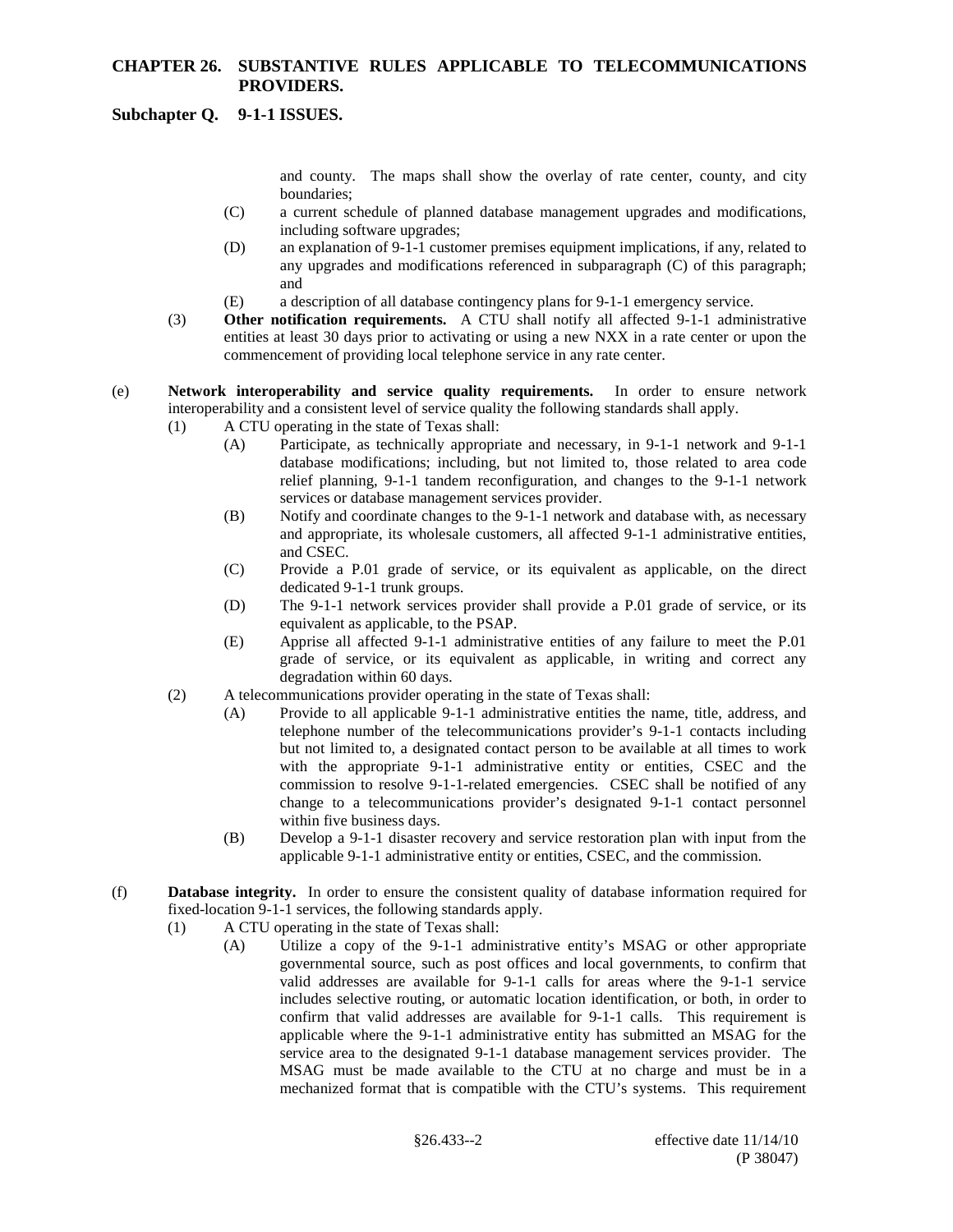# **Subchapter Q. 9-1-1 ISSUES.**

shall not be construed as a basis for denying installation of basic telephone service, but as a process to minimize entry of erroneous records into the 9-1-1 system.

- (B) Take reasonable and necessary steps to avoid submission of telephone numbers associated with non-dialtone generating service to the 9-1-1 database management services provider.
- (C) Submit corrections to inaccurate subscriber information to the 9-1-1 database management services provider within 72 hours of notification of receipt of the error file from the 9-1-1 database management services provider.
- (D) As applicable, coordinate 9-1-1 database error resolution for resale customers.
- (2) A 9-1-1 database management services provider operating in the state of Texas shall:
	- (A) Provide copies of the  $MSAG(s)$  for the 9-1-1 administrative entities it serves to any CTU authorized to provide local exchange service within the jurisdiction of those 9- 1-1 administrative entities. The 9-1-1 database management services provider shall make all updates to the MSAG electronically available to CTUs within 24 hours of update by the 9-1-1 administrative entity.
	- (B) Upon receipt of written confirmation from the appropriate CTU, delete inaccurate subscriber information within 24 hours for deletions of fewer than 100 records. For deletions of 100 records or more, the database management service provider shall delete the records as expeditiously as possible within a maximum time frame of 30 calendar days.
- (g) **Cost recovery.** A CTU may not charge a 9-1-1 administrative entity, through tariffed or non-tariffed charges, for the preparation and transfer of files from the CTU's service order system to be used in the creation of 9-1-1 call routing data and 9-1-1 ALI data.
- (h) **Unbundling.** A dominant CTU that is a 9-1-1 network services provider and a 9-1-1 database management services provider, if it has not already done so prior to the effective date of this section, must file within 90 days from the effective date of this section an alternative 9-1-1 tariff that provides 9-1-1 administrative entities the option to purchase any separately offered and priced 9-1-1 service.
- (i) **Migration of 9-1-1 Service.** Unless otherwise determined by the commission, nothing in this rule, any interconnection agreement, or any commercial agreement may be interpreted to impair a 9-1-1 administrative entity's authority to migrate to newer functionally equivalent IP-based 9-1-1 systems and/or NG9-1-1 systems, or to require the removal of unnecessary direct 9-1-1 dedicated trunks, circuits, databases, or functions.
	- (1) For purposes of this subsection, "unnecessary direct dedicated 9-1-1 trunks" means those dedicated 9-1-1 trunks that generally would be part of a local interconnection arrangement but for: the CTU's warrant in writing that the direct dedicated 9-1-1 trunks are unnecessary and all 9-1-1 traffic from the CTU will be accommodated by another 9-1-1 service arrangement that has been approved by the appropriate 9-1-1 administrative entity or entities; and written approval from the appropriate 9-1-1 entity or entities accepting the CTU's warrant. A 9-1-1 network services provider or CTU presented with such written documentation from the CTU and the appropriate 9-1-1 administrative entity or entities shall rely on the warrant of the CTU and the appropriate 9-1-1 entities.
	- (2) Paragraph (1) of this subsection is intended to promote and ensure collaboration so that 9-1-1 service architecture and provisioning modernization can proceed expeditiously for the benefit of improvements in the delivery of 9-1-1 emergency services. Paragraph (1) of this subsection is not intended to require or authorize a 9-1-1 administrative entity's rate center service plan specifications or a 9-1-1 network architecture deviation that causes new, material cost shifting between telecommunications providers or between telecommunications